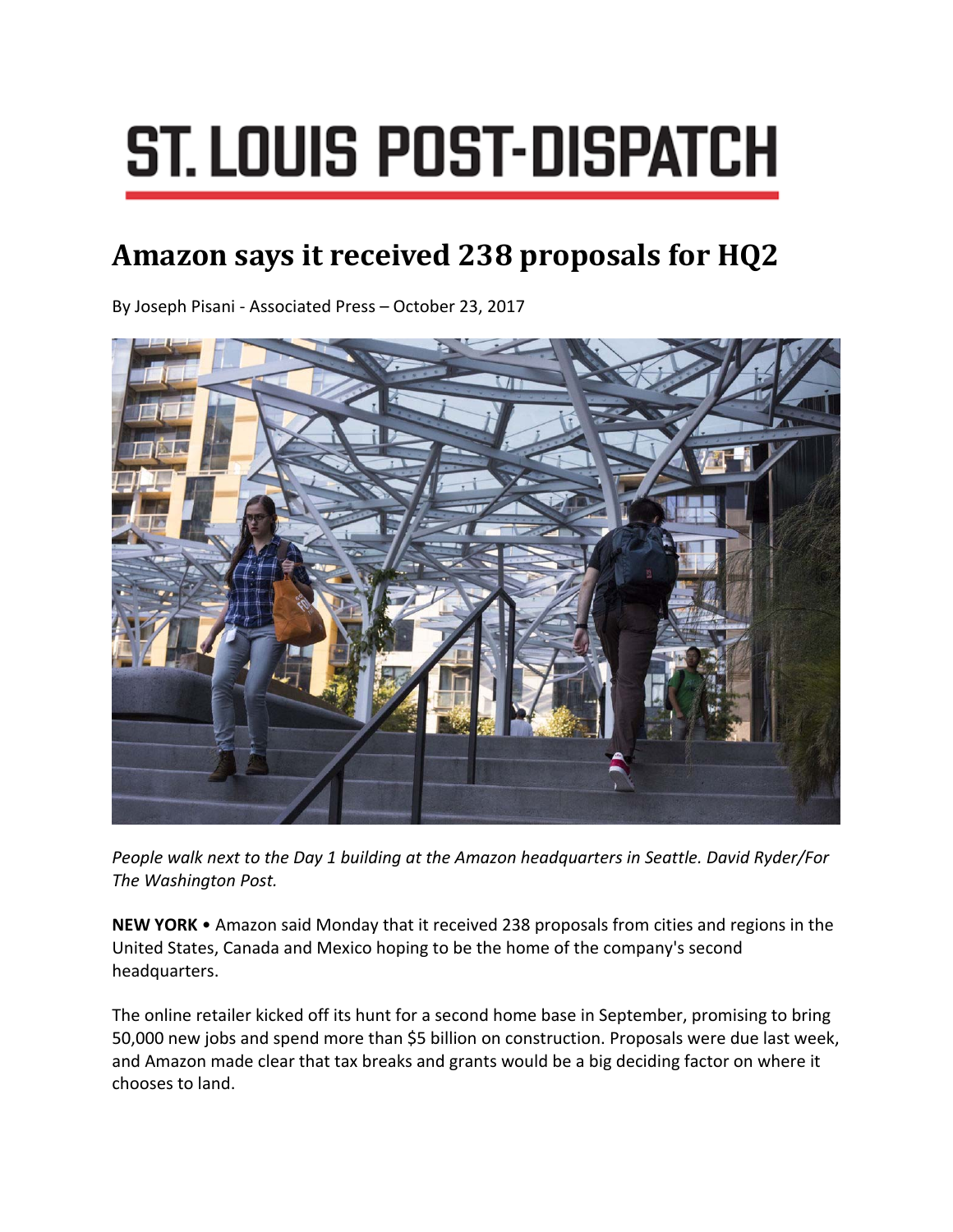Amazon.com Inc. said the proposals came from 43 U.S. states as well as Washington, D.C. and Puerto Rico, three Mexican states and six Canadian provinces. In a tweet, the company said it was "excited to review each of them."

Besides looking for financial incentives, Amazon had stipulated that it was seeking to be near a metropolitan area with more than a million people; be able to attract top technical talent; be



*Amazon says it received 238 proposals from cities and regions in 54 states, provinces, districts and territories across North America. (from www.amazon.com)*

within 45 minutes of an international airport; have direct access to mass transit; and be able to expand that headquarters to as much as 8 million square feet in the next decade.

The St. Louis area bid, submitted Thursday, calls for the e‐commerce company to locate downtown, along the riverfront just to the north and across the Mississippi River on East St. Louis area riverfront land. Local officials refused to release any details on financial incentives, saying they would remain confidential because of a nondisclosure agreement with Amazon.

Gov. Eric Greitens' administration separately submitted a proposal that envisioned St. Louis and Kansas City connected by an unproven people‐mover called the Hyperloop.

Generous tax breaks and other incentives can erode a city's tax base. For the winner, it could be worth it, since an Amazon headquarters could draw other tech businesses and their welleducated, highly paid employees.